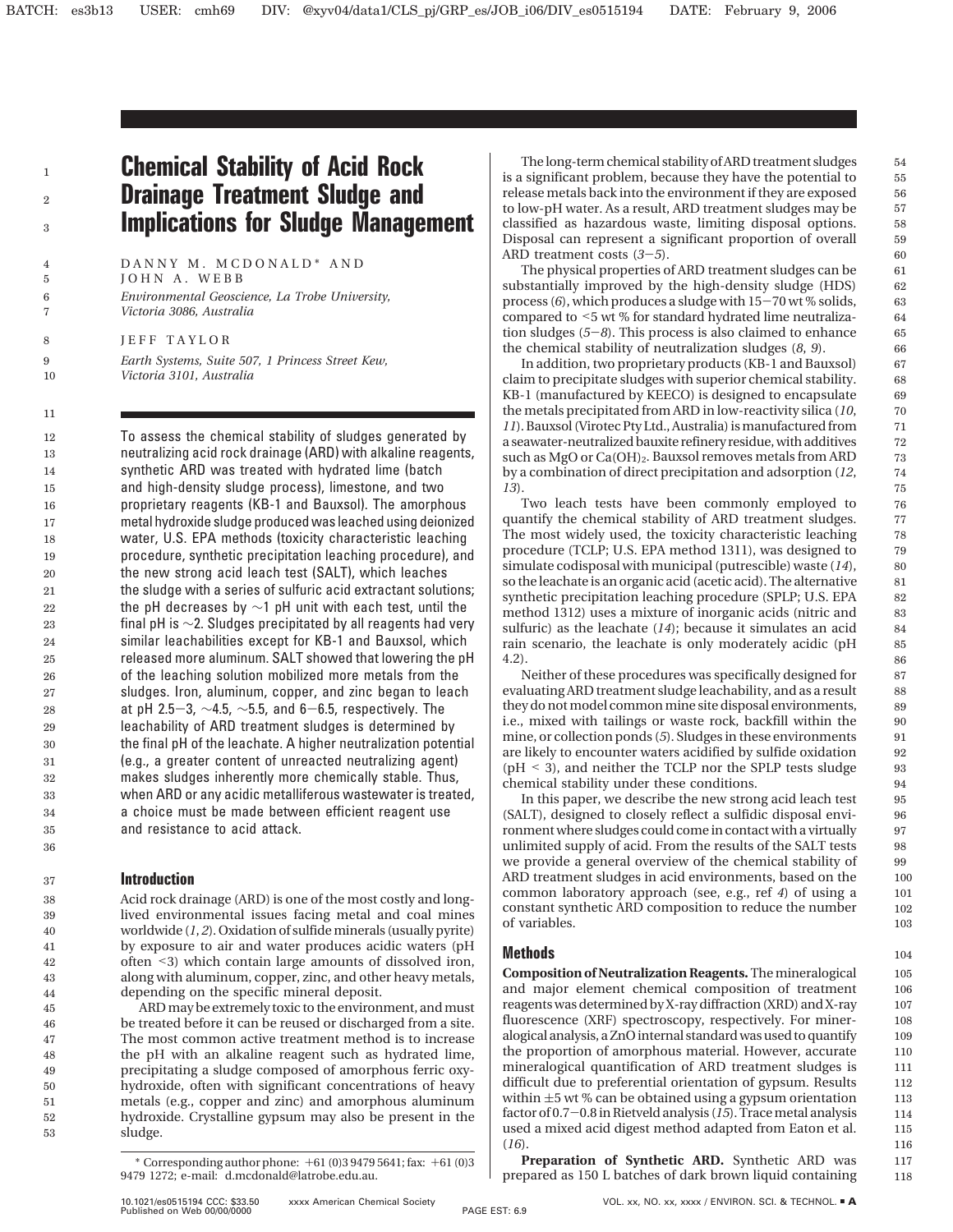|       | neutralization<br>equipment                                                                         | neutralization<br>reagent                                                                                      | final treatment<br>рH                                                | pH of<br>supernatant<br>water after<br>settling (24 h) | reagent<br>use<br>(g/L ARD<br>treated) | reaction<br>time $a,b$<br>(min)                     | air sparging                                                      |  |
|-------|-----------------------------------------------------------------------------------------------------|----------------------------------------------------------------------------------------------------------------|----------------------------------------------------------------------|--------------------------------------------------------|----------------------------------------|-----------------------------------------------------|-------------------------------------------------------------------|--|
| run 1 | 170 L reactor                                                                                       | 15 wt % hydrated<br>lime slurry                                                                                | 10.04                                                                | 9.19                                                   | 4.06                                   | 189                                                 | started 95 min<br>after neutralization<br>commenced               |  |
|       | run 2 170 L reactor                                                                                 | 15 wt % hydrated<br>lime slurry                                                                                | 9.57                                                                 | 8.85                                                   | 3.64                                   | 64                                                  | continuous                                                        |  |
|       | run 3 170 L reactor                                                                                 | 15 wt % limestone                                                                                              | 5.17                                                                 | 9.09                                                   | 5.85                                   | 53                                                  | continuous                                                        |  |
|       |                                                                                                     | slurry<br>15 wt % hydrated<br>lime slurry                                                                      | 9.55                                                                 |                                                        | 4.99                                   | 92                                                  |                                                                   |  |
|       | run 4 170 L reactor                                                                                 | 15 wt % limestone<br>slurry                                                                                    | 5.17                                                                 | 7.71 (after<br>4 days of                               | 5.88                                   | 77                                                  | continuous,<br>including for                                      |  |
|       |                                                                                                     | 15 wt % hydrated<br>lime slurry                                                                                | 9.11                                                                 | sparging)<br>8.85                                      | 0.26                                   | 5                                                   | 4 days between<br>adding CaCO <sub>3</sub> and<br>hydrated lime   |  |
| run 5 | 170 L reactor                                                                                       | 15 wt % KB-1 slurry                                                                                            | 9.41                                                                 | 9.18                                                   | 5.07                                   | 152                                                 | continuous                                                        |  |
| run 6 | 170 L reactor                                                                                       | Bauxsol powder,<br>added directly<br>to ARD at the<br>Virotech<br>recommended<br>rate of 0.3 (g/L)/4 h         | 8.22                                                                 | 8.33                                                   | 11.71                                  | 21 days                                             | no sparging as<br>neutralization was<br>conducted over<br>21 days |  |
| run 7 | HDS plant;<br>250 L of ARD<br>was treated to<br>allow time for<br>the sludge density<br>to build up | 10 wt % hydrated<br>lime slurry<br>lower concn slurry<br>used to reduce<br>the chance of<br>HDS plant blockage | reagent added<br>as required<br>to keep<br>reactor 2 at<br>a pH of 9 | 8.37                                                   | 3.46                                   | $133 \text{ min}$<br>(water)/<br>26.7 h<br>(sludge) | continuous into all<br>three reactors                             |  |

## **TABLE 1. Details of Neutralization Procedures**

<sup>a</sup> The reaction time for runs 1-6 is the time taken to add reagent. Further reagent dissolution or Fe oxidation may occur after this. <sup>b</sup> Average residence time of water/sludge in the HDS plant after the initial start-up period. The total treatment time for run 7 was 8 days.

1200 mg/L Fe, 110 mg/L Al, 100 mg/L Cu, and 100 mg/L Zn  $\text{(all } \pm 10 \text{ mg/L)}$ , made up with tap water. The pH was lowered to 2.3 with sulfuric acid, giving a total sulfate concentration of ∼4000 mg/L.

151 152

**Batch Reactor.** Batches (150 L) of ARD were neutralized in a mixed 170 L polyethylene tank. The neutralization reagents hydrated lime, limestone, and KB-1 (Table 1) were added as 15 wt % slurries; Bauxsol powder was added directly to ensure that Virotec's recommended dosing rate of 0.3  $(g/L)/4$  h was not exceeded. The pH, EC, ORP, and temperature of the ARD were monitored by standard meters installed with appropriate probes. Once neutralization was complete, mixing and aeration (if used, Table 1) continued for 18-20 h to ensure thorough oxidation of the treated water and sludge, as would naturally occur over time during sludge storage/disposal. The sludge was allowed to settle for 24 h and then collected for analysis.

**HDS Reactor.** The laboratory-scale HDS plant consisted of three 1.1 L reactors anda1L separation funnel for solid/ liquid separation. A total of 250 L of synthetic ARD (pH 2.3) was pumped into reactor 1 at a rate of 25 mL/min; the ARD retention time was approximately 20 min in each reactor. All three reactors were constantly sparged with air. The overflow from the separator (treated water) flowed into a collection container, and the underflow (sludge) was pumped into reactor 1 at a recycle rate of 18-22 after an initial start-up period (i.e., an 18-22 g dry weight of solids was pumped into reactor 1 for each gram of solids precipitated from the ARD neutralization). The recycled sludge raised the pH in reactor 1 to between 6.7 and 7.2. A 10 wt % hydrated lime slurry was pumped into reactor 2 to increase the pH to 9 to complete the treatment. 136 137 138 139 140 141 142 143 144 145 146 147 148 149 150

**Sludge Analysis.** The sludges from all experiments had a high water content, and were effectively slurries. After oven drying at 40 °C, to ensure that gypsum and other hydrous precipitates were not dehydrated, the weight percent solids determined from the mass loss was 6-40 wt %. Representative subsamples of the dried sludge were analyzed for neutralization potential using the method of Sobek (*17*), and for mineral and chemical composition using the methods previously described for the neutralizing reagents.

**Leach Testing.** Each sludge slurry was mixed to ensure homogeneity, and then a subsample equivalent to 50 g of dry solids (calculated from the weight percent solids of the slurry) was added to a plastic leach vessel along with 1 L of the appropriate leachate (see below), mixed end-over-end at 30 rpm for 18 h, and allowed to settle for  $1-2$  h. The extractant fluid was carefully poured off the top and filtered (0.45 *µ*m). The period of end-over-end mixing, as used in TCLP, SPLP, and other sludge studies (see, e.g., ref *18*), is a more aggressive procedure than the sludge will undergo at a mine site, but effectively simulates the extended leaching time of the disposal environment, and allows the leaching to proceed to completion.

The TCLP uses two extraction fluids, depending on the alkalinity of the sample. Because all sludges in this study contained some alkalinity, it was decided to use only the stronger extraction fluid: 5.7 mL of glacial acetic acid (CH3CH2COOH), diluted to 1 L with distilled water (pH 2.88  $\pm$  0.05). The SPLP extraction fluid was a 60:40 (wt %) sulfuric/ nitric acid mix, diluted with distilled water until a pH of 4.2  $(± 0.05)$  was reached. TCLP, SPLP, and water leach tests were run in duplicate to ensure consistency.

To simulate leaching under the low pH conditions often encountered in mine waters, a new leach test was developed: SALT. Each sludge sample was leached by a series of solutions composed of sulfuric acid diluted to 1 L; the pH of the extractant solution decreased by ∼1 pH unit with each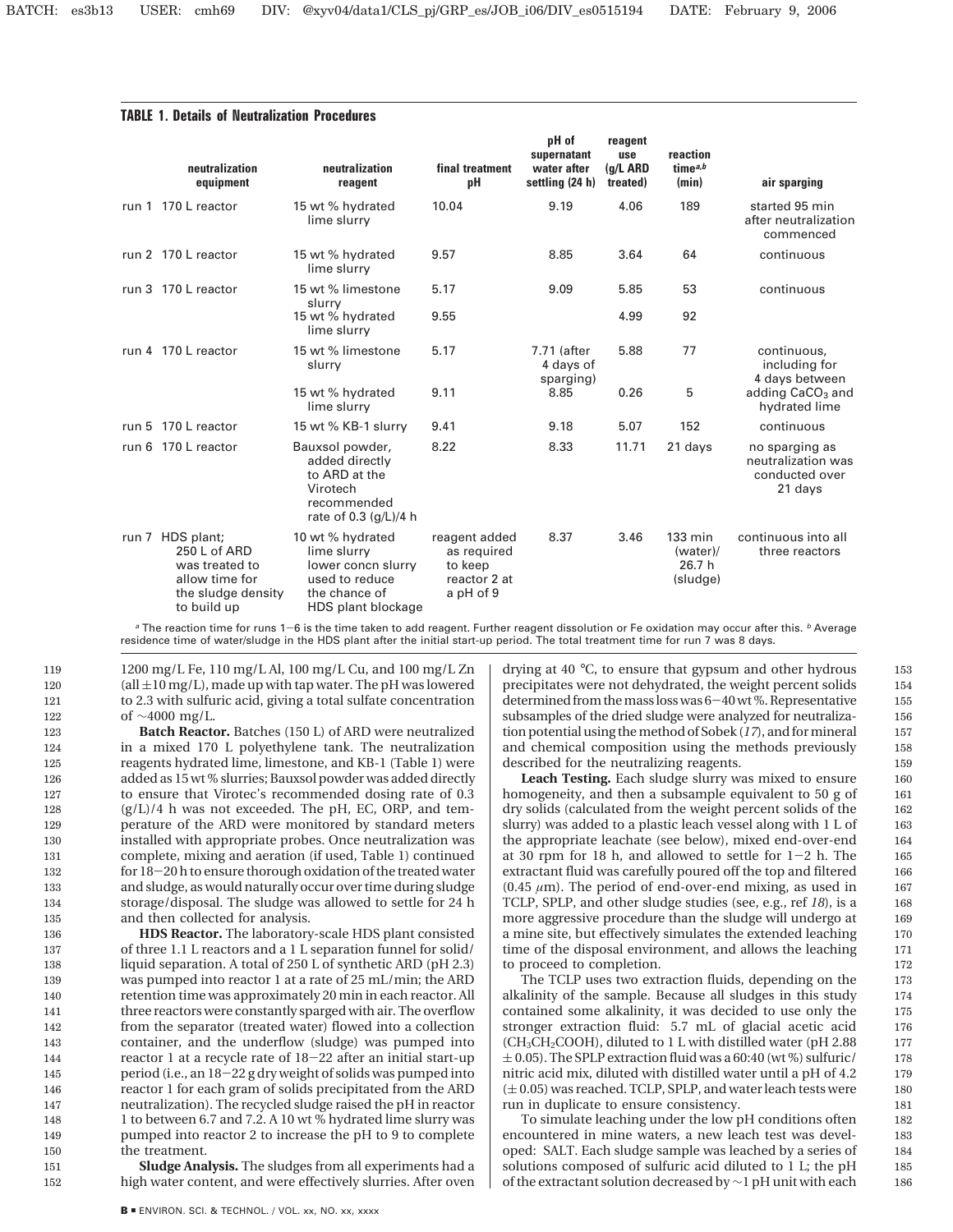### **TABLE 2. Comparison of Sludges Produced by the Different Neutralization Procedures**

|       | reagent                    | reagent use<br>$(q/L$ ARD<br>treated) $(A)$    | weight<br>of sludge<br>(g/L ARD<br>treated) $(B)$ | vol<br>of sludae <sup>a</sup><br>(mL/L ARD<br>treated) | solids<br>content<br>of sludge <sup>a</sup><br>(wt $\%$ )(C) | neutralization<br>potential<br>of sludge <sup>b</sup> | rel cost<br>of reagent <sup><math>c</math></sup><br>(D) | overal Irating <sup>d</sup><br>$(=\!\mathit{ABD/C}\!)$ |
|-------|----------------------------|------------------------------------------------|---------------------------------------------------|--------------------------------------------------------|--------------------------------------------------------------|-------------------------------------------------------|---------------------------------------------------------|--------------------------------------------------------|
| run 1 | hydrated lime              | 4.1                                            | 10.3                                              | 155                                                    | 6.4                                                          | 83.4                                                  |                                                         | 6.6                                                    |
| run 2 | hydrated lime              | 3.6                                            | 10.2                                              | 160                                                    | 6.1                                                          | 67.3                                                  |                                                         | 6.0                                                    |
| run 3 | limestone/hydrated<br>lime | 6.0 $(CaCO3)$ /<br>4.8 $(Ca(OH)_{2})$          | 17.6                                              | 162                                                    | 10.2                                                         | 452                                                   | $0.2$ (CaCO <sub>3</sub> )                              | 10.3                                                   |
| run 4 | limestone/hydrated<br>lime | 6.0 $(CaCO3)$ /<br>$0.1$ (Ca(OH <sub>2</sub> ) | 10.8                                              | 70                                                     | 12.2                                                         | 173                                                   | $0.2$ (CaCO <sub>3</sub> )                              | 1.1                                                    |
| run 5 | $KB-1$                     | 5.1                                            | 14.4                                              | 140                                                    | 9.7                                                          | 46.8                                                  | 11                                                      | 83.3                                                   |
| run 6 | Bauxsol                    | 11.7                                           | 15.1                                              | 40                                                     | 26.3                                                         | 40.9                                                  | 4.7                                                     | 31.6                                                   |
| run 7 | hydrated lime (HDS)        | 3.5                                            | $\sim$ 10 <sup>e</sup>                            | $\sim$ 25 $e$                                          | 38.9                                                         | 45.1                                                  |                                                         | 0.9                                                    |

<sup>a</sup> Determined after 24 h of settling. <sup>b</sup> Units for neutralization potential are kg of CaCO<sub>3</sub> equivalent/t of dry sludge. <sup>c</sup> Relative cost of reagent to neutralize a set volume of acid, as compared to hydrated lime (transport not included and assuming 100% reagent use efficiency) calculated from information provided from Unimin (limestone and hydrated lime), Virotec (Bauxsol), and KEECO (KB-1). d Based only on the cost and mass of reagent used as well as the mass and density of sludge produced; rate of reaction and transport/capital costs not considered. *e* Estimate only, due to sludge recycle in HDS setup.

test, such that the pH at the end of the first extraction was ∼6 and that at the end of the last test was ∼2. The volume of sulfuric acid for each extraction was chosen to achieve the required pH.

The extractant fluid from each leach test was analyzed for Fe, Cu, Zn, Ca, Na, and Mg by AAS, Al and Si by ICP-AES, and Cl and  $SO_4$  by ion chromatography.

The mass of metal leached (mg) was calculated by adjusting the measured concentrations (mg/L) for the volume of pore water (because the sludge was added as a slurry, pore water was added with it) and the mass of soluble metals within the pore water (effectively insignificant). This was converted to a percentage of the metal leached from the sludge using the sludge's original metal content (determined by acid digestion).

Two reagents (Bauxsol and KB-1) contain aluminum (Table S2 in the Supporting Information), which can contribute to the aluminum within the leachate. As a result, the percentage of aluminum leached in the experiments using these reagents can be greater than 100%, but the calculation is retained to allow comparison with the other sludges.

### **Results and Discussion** 208

All neutralizations treated the ARD effectively, raising the pH and removing dissolved metals (Table S1 in the Supporting Information). Run 1 was used to develop the analytical methods, and is only briefly discussed.

**Reagent Composition.** The hydrated lime and limestone used in this study contained small amounts of impurities (Table S3 in the Supporting Information). Both KB-1 (obtained from KEECO) and Bauxsol (obtained from Virotec International, Australia, who sourced it from Comalco, Tasmania) contain significant aluminum levels (Table S2). In KB-1, the aluminum is an amorphous phase. In Bauxsol it occurs as the aluminous minerals boehmite and gibbsite (Table S3), but these cannot account for all the  $Al_2O_3$  present (Table S2), so some must be present as an amorphous phase. The Bauxsol blend contained 10 wt % MgO and 5 wt % hydrated lime, as recommended by Virotec for the synthetic ARD composition used in the present study. 219

**Sludge Composition.** Chemical and mineralogical analyses (Tables S2 and S3) showed that all sludges consist predominantly of amorphous ferric oxyhydroxide and crystalline gypsum, except for the Bauxsol sludge, which lacks gypsum. Runs 5 and 6 sludges contain aluminous material inherited from the KB-1 and Bauxsol reagents.

The sludge from run 2 contains minor calcite which was inherited from the hydrated lime (Table S3), and has remained in the sludge because calcite reacts more slowly with ARD than hydrated lime. The run 7 sludge, also produced with hydrated lime but using the HDS process, contains less calcite than the run 2 sludge but more gypsum, probably because calcite partially dissolved during the longer reaction time achieved by the sludge recycle process. Sludge from runs 3 and 4 contains more calcite, which represents unused limestone, due to the slow kinetics of limestone dissolution and/or armoring of limestone grains with precipitated sludge. In addition, during run 3 secondary calcite precipitated, due to the larger amount of hydrated lime added during neutralization, accounting for the increased amount of calcite in this sludge (Tables S2 and S3).

**Sludge Production.** The neutralization reagents and procedures tested produce substantially different amounts of sludge (both mass and density) and use varying amounts of reagents of differing costs (Table 2). An approximate overall rating of the different reagents and procedures based on these criteria ranks HDS and limestone/lime neutralization the highest (Table 2), but does not take into account factors such as rate of reaction and transport and capital costs.

**Comparison of TCLP, SPLP, and Deionized Water Leach Tests.** The SPLP and deionized water leach tests gave very similar results and extracted minimal amounts of metals (often below detection limits) from the sludges (Figures  $2-4$ , Tables S4 and S5 in the Supporting Information), verifying the results of previous studies (see, e.g., refs *19* and *20*). The 1 L of SPLP extractant fluid (pH 4.2) contains less than 1 drop of 60:40 (wt %)  $H<sub>2</sub>SO<sub>4</sub>/HNO<sub>3</sub>$ , and consequently has a very low acidity. After completion of all SPLP and deionized water leach tests the supernatant fluid had circum-neutral pH (Tables S4 and S5), due to the substantial neutralization potential of the sludges (Table 2). Clearly the SPLP and water leach procedures cannot simulate metal release from sludges at the substantially lower pH values likely to be encountered at mine sites.

The TCLP extraction fluid, which is more acidic than that used in SPLP, has an initial pH of 2.88 and was only partly neutralized by the sludges, so that the pH of the supernatant fluid after completion of leach testing was 4.3-6.3 (Table S6 in the Supporting Information). As a result the TCLP tests leached much greater amounts of metals than the SPLP and water leach procedures, consistent with other studies (see, e.g., ref *20*).

The proportion of metals leached by the TCLP depends on a sludge's neutralization potential (Figure 1). A sludge with a small neutralization potential is incapable of neutralizing all the acid added, and the resultant low pH will cause a substantial proportion of the metals present to be leached.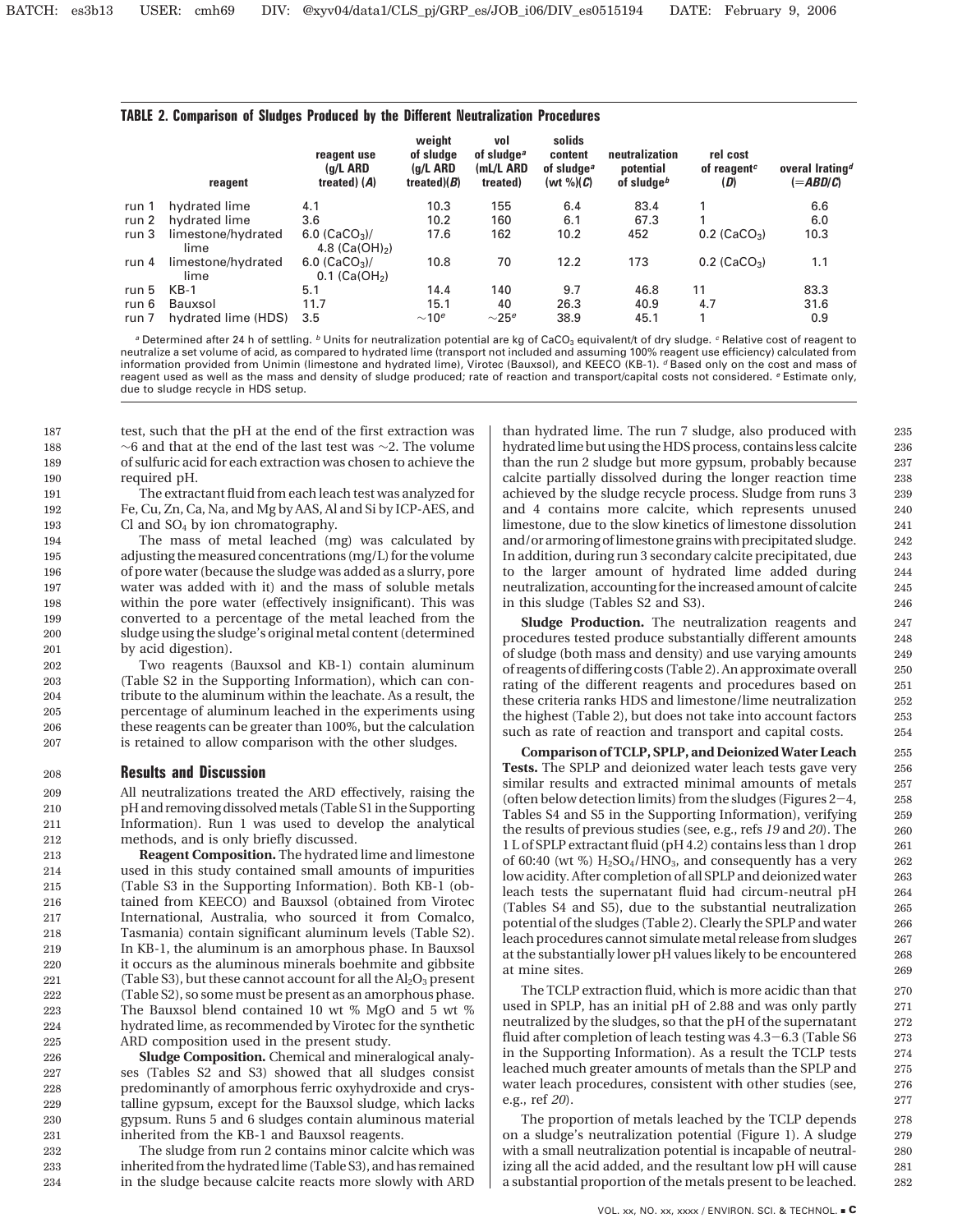

**FIGURE 1. Relationship between the percentage of metals extracted by TCLP and the neutralization potential of a sludge.**



**FIGURE 2. Percentage of iron leached from sludge versus the pH of the extractant solution.**

Four TCLP extractions were performed on sludge from run 5 (neutralizing reagent KB-1), in sets of two, approximately 2 months apart. The results show large variations (Table S6), probably due to inhomogeneity of the sludge, which consists of two distinct phases: a light brown iron hydroxide (similar to that precipitated by the other neutralizations) and a denser sand-sized fraction of silica particles.

The results of this study for the KB-1 neutralization sludge are closely comparable to those of Mitchell and Wheaton (*11*), who subjected sludge generated with KB-1 at the Bunker Hill lead-zinc mine to a modified TCLP leach test and recorded significant leaching of Zn.

Sludges produced from the three reagents or treatment methods that have been claimed to have greater chemical stability than that from conventional hydrated lime neutralization (KB-1, run 5; Bauxsol, run 6; HDS, run 7) all had higher concentrations of aluminum, copper, and zinc in the TCLP leachate (Figure 1, Table S6). However, these sludges were not less chemically stable than standard hydrated lime sludge. The larger amounts of metals leached reflect the very low neutralization potentials of these sludges (Table 2), so that the final TCLP pH was lower, resulting in greater metal leaching.

Although TCLP gives a more realistic idea of sludge chemical stability than SPLP and is probably applicable for sludge disposed to municipal waste sites, it does not encompass the range of pH values likely to be encountered at mine sites.

**SALT Results.** To obtain a clear idea of the chemical stability of a sludge, it should be leached under a variety of pH conditions, including low pH values, and SALT was developed for this purpose. In TCLP and SPLP the initial pH of the leachate is fixed (so the final pH of the leachate is determined by the neutralizing potential of the sludge), whereas in SALT the final pH of the leachate is important. Sufficient acid is added to overcome the sludge's neutralizing potential, and hence, much greater amounts of metals are liberated into the extracting fluid. Thus, SALT measures how tightly metals are bound to the sludge, rather than how much alkalinity the sludge contains.

Several conclusions are evident from the SALT tests (Figures 2-5). First, as expected, the lower the pH of the leaching solution, the more metals were leached from all sludges. Second, all the reagents used in this study generated sludges with similar chemical stabilities, except for the Bauxsol and KB-1 sludges, which released more aluminum

326 327 328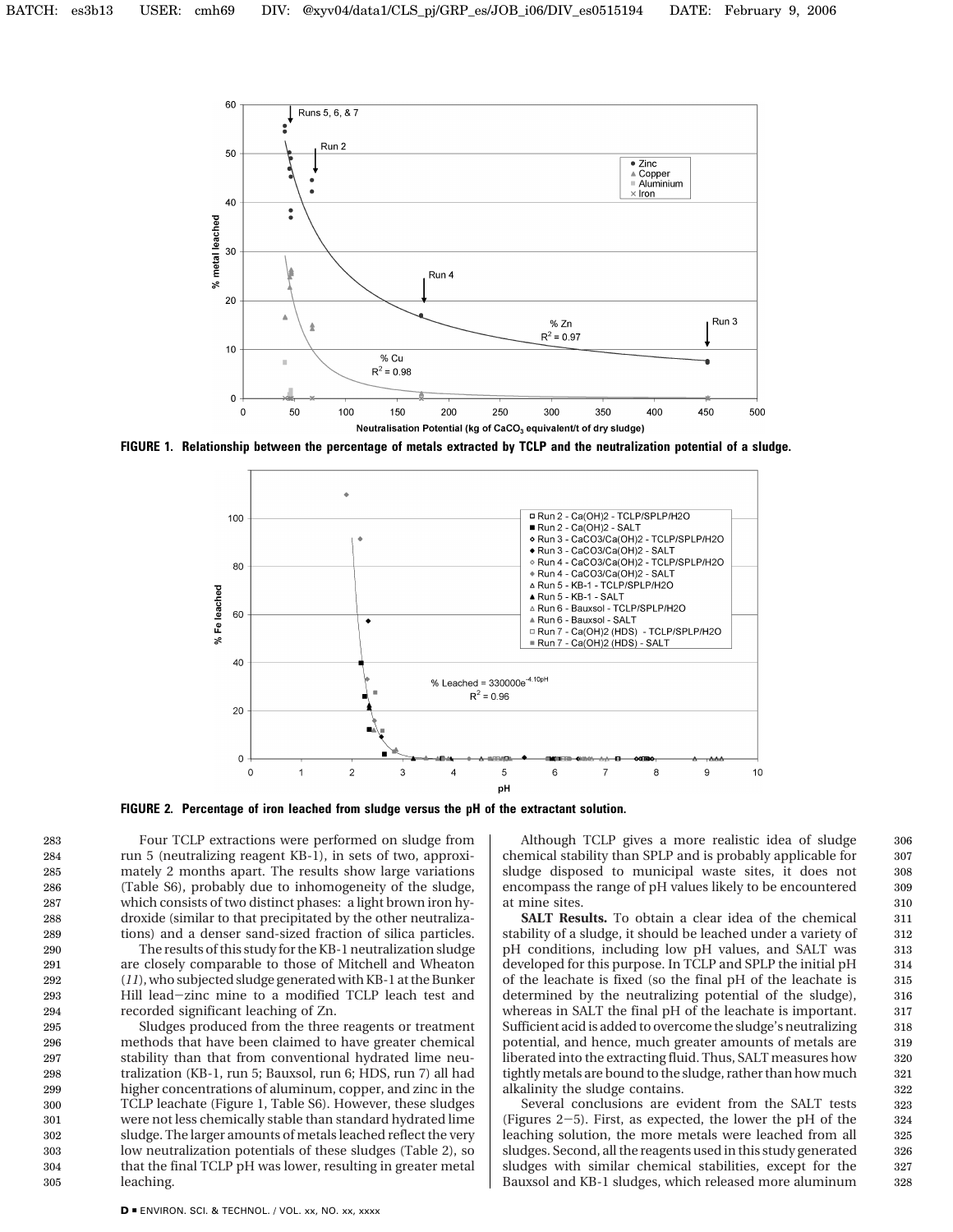

**FIGURE 3. Percentage of aluminum leached from sludge versus the pH of the extractant solution.**



**FIGURE 4. Percentage of copper leached from sludge versus the pH of the extractant solution.**

because both reagents contain this element (Table S2). The HDS hydrated lime sludge (run 7) has a higher density than normal hydrated lime sludge (run 2), due to its lower water content and coarser gypsum crystals (*7*), but has the same leachability. Third, different metals leach at very different rates and begin to be liberated at substantially different pH values (Figures  $2-5$ ).

Iron begins to dissolve at pH 3; the amount mobilized increases greatly (probably exponentially) at lower pH values, so that ∼40% of the iron in the sludge has been liberated at a pH of 2-2.5. These results (Figure 2) reflect the solubility of poorly crystalline ferric oxyhydroxides (ferrihydrite); under very oxidizing Eh conditions, the stability boundary between ferrihydrite and soluble iron (as  $Fe<sup>3+</sup>$ ) lies at a pH of <sup>2</sup>-3 (*21*).

Aluminum starts to be released into the leachate at a higher pH (∼4.5), and is leached more slowly as the pH drops, such that  $60-70\%$  is in solution at  $pH 2-2.5$ . This probably reflects the solubility of poorly crystalline aluminum hydroxide.

Copper begins to leach at around pH 5.5, and virtually all of it is in solution at  $pH$  2-2.5. Zinc starts to be mobilized at a pH value of 6.5, and ∼100% is soluble by pH 2.5. Copper and zinc are present in ARD treatment sludges as various species adsorbed onto the surface of the poorly crystalline ferric oxyhydroxide (*22*, *23*). The copper and zinc desorption curves from the present experiments (Figures 4 and 5) are not mirror images of typical adsorption curves for these metals on ferric oxides/hydroxides (*22*-*24*), in that desorption is complete at pH values well below those at which adsorption typically commences  $(2-2.5$  compared to  $3.5-5$ ).

Trendlines fitted to the data (Figures 2-5) allow prediction of the proportion of metals that will be leached from a sludge at a specific pH. Although there is some spread in the data, the trendlines for Cu and Zn (elements with the most scatter) both have high *R*<sup>2</sup> values (0.94 and 0.75, respectively). The aluminum data from runs 5 and 6 were not included when the aluminum trendline was calculated, as the reagents KB-1 and Bauxsol contain this element (Table S2). The SALT leach results for the KB-1 sludge contain two points (pH 2.34 and 3.21) that fall below the trend for that sludge, probably due to sludge inhomogeneity (discussed previously).

Similar results have been encountered in other studies. Watzlaf and Casson (*25*) found that iron and manganese release from sludges increased with a pH decrease in a stirred beaker, and in column leach experiments simulating codisposal with tailings, Clarke (*26*) noted that leachate aluminum concentrations rose sharply after the neutralization capacity of the tailings/sludge mixtures had been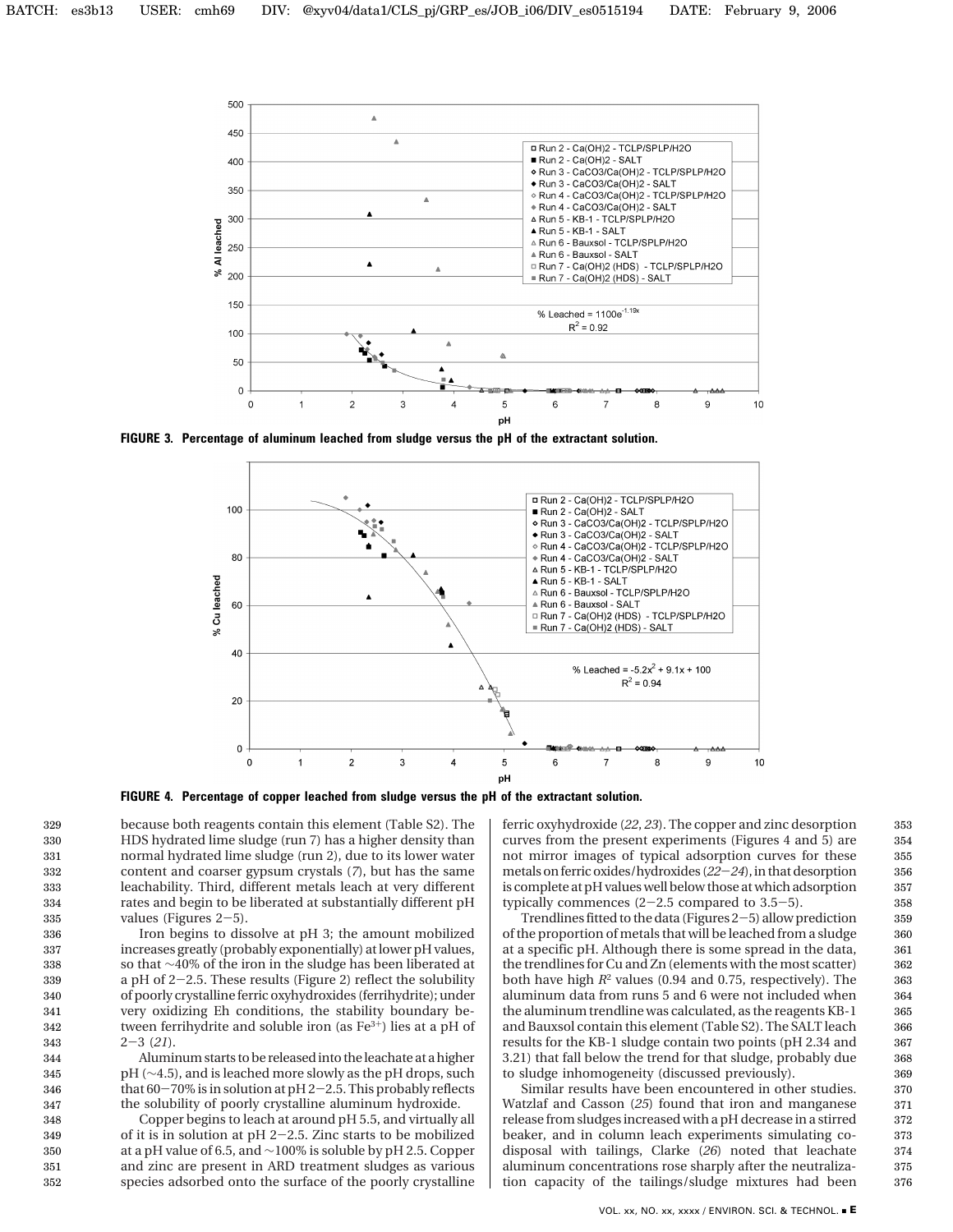

**FIGURE 5. Percentage of zinc leached from sludge versus the pH of the extractant solution.**

exhausted and the pH of the leachate within the column dropped.

**Neutralization Potential and Reagent Use Efficiency.** A sludge's neutralization potential reflects its composition. Dissolution of the metal hydroxides will neutralize a small amount of acid, and some reagents contain mineral impurities that can be transferred to the sludge and contribute to the neutralization potential, e.g., the limestone often present in hydrated lime (discussed further below). The neutralization potential is also determined by the efficiency of reagent use during ARD treatment. If a treatment process is highly efficient, then most of the reagent will be used in neutralizing the ARD, and there will be little unreacted reagent to contribute to the neutralization potential.

In the present study, the sludges with the lowest neutralization potential were generated by HDS, KB-1, and Bauxsol (Table 2). In the HDS process the greater contact time between the hydrated lime and the ARD, due to the sludge recycle step, allows a higher proportion of the hydrated lime (and limestone impurity) to react, reducing the neutralization potential. The HDS process uses 10-15% less reagent than conventional hydrated lime neutralization (Table 2) (*5*, *9*). The low neutralization potential of the Bauxsol sludge reflected the long reaction time (21 days), whereas that of the KB-1 sludge was due to the lack of any slowreacting minerals (e.g., calcite) within the reagent (Table S3). 391 392 393 394 395 396 397 398 399 400 401 402

The low neutralization potentials of the HDS, KB-1, and Bauxsol sludges indicate efficient reagent use, but also mean that these are the most readily leached sludges of those tested; a smaller volume of infiltrating acid is required to reduce the pore water pH to levels where metals start to be released. The interrelationship between reagent use efficiency and neutralization potential was concisely stated by Zinck et al. (*4*): "Higher neutralisation potentials are beneficial to longterm sludge stability, while low neutralisation potentials are attractive as they indicate the efficiency of the treatment process." 403 404 405 406 407 408 409 410 411 412 413

Hydrated lime neutralization sludges at 11 Canadian mine sites had neutralization potentials of  $108-819$  kg of  $CaCO<sub>3</sub>$ equivalent/t of sludge (*5*). In comparison, the neutralization potentials in the present sludges are very low (45-83 kg of  $CaCO<sub>3</sub>$  equivalent/t of sludge), probably largely reflecting the purity of the analytical grade hydrated lime used (94.5 wt %  $Ca(OH)_2$ ; Table S3). Commercially available hydrated lime used at mine sites contains less  $Ca(OH)_2$  (e.g., 82 wt %) in hydrated lime supplied by Unimin Australia) and much higher levels of calcium carbonate and magnesium oxide, 414 415 416 417 418 419 420 421 422 423

carbonate, and hydroxide. These compounds will react slowly with ARD in the presence of hydrated lime, and will therefore be incorporated in the treatment sludge, but can still neutralize acidity infiltrating into the sludge after disposal. As a result, sludges produced by ARD neutralization using impure hydrated lime will intrinsically have higher neutralization potentials.

**Implications for Sludge Stability Leach Tests.** The currently recommended leach tests for assessing the chemical stability of ARD treatment sludges (TCLP, SPLP) are strongly affected by the neutralization potential of the sludge (because both use a fixed initial pH), and they do not subject a sludge to low enough pH values to simulate likely mine disposal options. In addition the leaching medium (acetic acid) will not be encountered in most mine situations. However, TCLP and SPLP may be appropriate tests for the alternative disposal routes where the sludge will not come into contact with significant amounts of acid (e.g., municipal landfill, uncovered sludge dam).

The new procedure SALT overcomes these problems because it is based on the final pH of the leachate and uses the appropriate acid (sulfuric) and pH conditions (as low as 2). The results of the present experiments illustrate clearly that SALT is able to determine the chemical stability of a sludge, i.e., how strongly metals are bound to it, under conditions likely to be encountered at mine sites. The completeness of results obtained by SALT compensates for the number of tests needed (*5*, *6*), and means that the leachability of a sludge in its disposal site can be assessed over a range of pH conditions. In addition SALT provides an excellent test to assess new products claiming greater chemical stability than that from conventional hydrated lime neutralization, as it provides results that are independent of the neutralization potential.

**Implications for Sludge Management.** All neutralization methods produced sludges with similar chemical stabilities at any given pH, except for the Bauxsol and KB-1 sludges, which released more aluminum because these reagents contain this element. As the chemical stabilities of sludges produced with all reagents tested to date are broadly similar, other factors will affect the choice of most appropriate treatment reagent, e.g., the mass and volume of sludge produced (Table 2), the physical stability of the sludge, reagent usage and cost (Table 2), reagent availability and purity, occupational health and safety considerations, and the cost of installing and operating neutralization equipment.